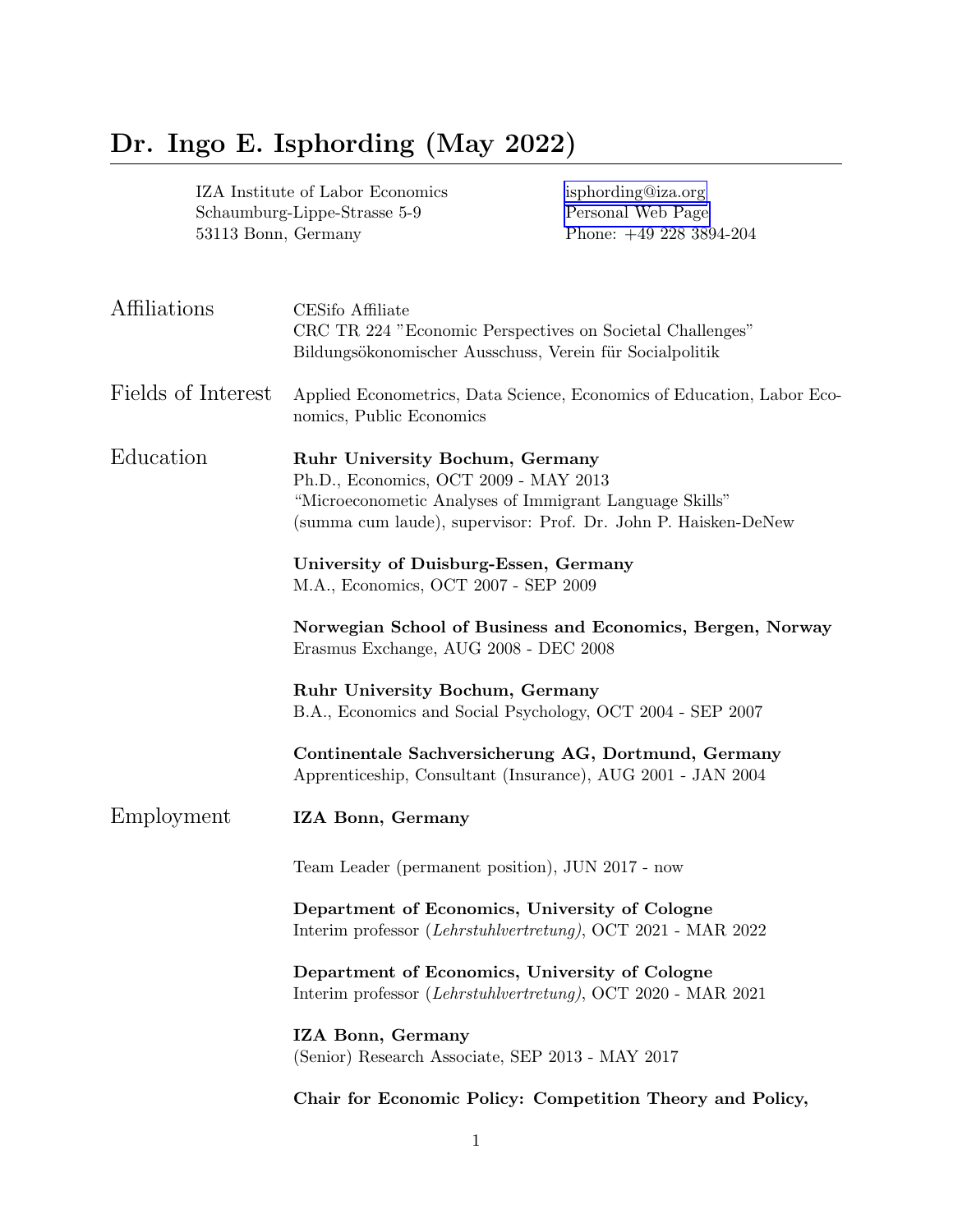|                         | <b>Ruhr University Bochum, Germany</b><br>Research & Teaching Assistant, MAR 2009 - SEP 2013                                                                 |
|-------------------------|--------------------------------------------------------------------------------------------------------------------------------------------------------------|
|                         | <b>Chair for Theoretical Economics</b><br><b>Ruhr University Bochum, Germany</b><br>Teaching Assistant, JAN 2009 - AUG 2009                                  |
|                         | <b>RWI Essen, Germany</b><br>Student Assistant, JAN 2008 - AUG 2008                                                                                          |
|                         | Continentale Sachversicherung AG, Dortmund, Germany<br>Consultant, JAN 2004 - SEP 2004                                                                       |
| Teaching                | Applied Econometrics (Master), 2020, 2021                                                                                                                    |
|                         | University of Cologne, Germany<br>Evaluation: 1.2 (2020, 1 = best), 4.1 (2021, 5 = best)                                                                     |
|                         | Scientific Work (Bachelor), 2020, 2021<br>University of Cologne, Germany<br>Evaluation: 1.0 (Group 1, $1 = \text{best}$ ), 1.6 (Group 2, $1 = \text{best}$ ) |
|                         | Labor Economics (Master), 2016<br>University of Bonn, Germany<br>Evaluation: 1.3 (Lecturer, $1 = best$ ), 1.7 (Content, $1 = best$ )                         |
|                         | "Applied Microeconometrics", 2011, 2012<br>Ruhr University Bochum, Germany<br>Evaluation: 1.1 (2011, 1 = best), 1.0 (2012, 1 = best)                         |
|                         | Tutorial for "Applied Competition Policy", 2010, 2011<br>Ruhr University Bochum, Germany<br>No evaluation available                                          |
|                         | Tutorial for "European Integration", 2009<br>Ruhr University Bochum, Germany<br>No evaluation available                                                      |
| Languages<br>and Skills | German (native), English (fluent)<br>Advanced Stata Programming, R, L <sup>T</sup> FX,                                                                       |
| Personal<br>Information | Born in 1982<br>German Citizenship                                                                                                                           |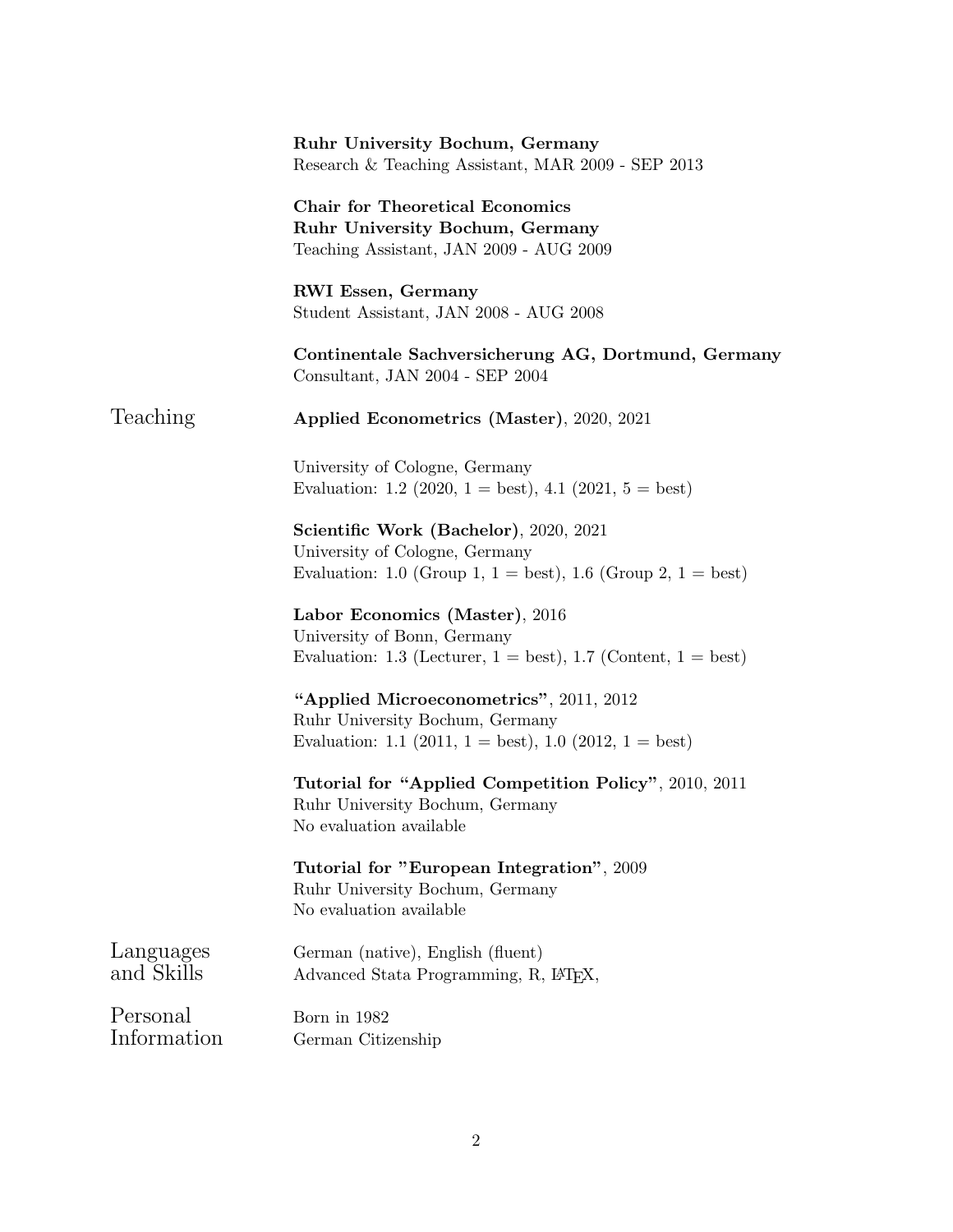## Publications in Refereed Journals

- 1. "Schools under Mandatory Testing Can Mitigate the Spread of SARS-CoV-2", joint work with Marc Diederichs, Reyn van Ewijk and Nico Pestel, forthcoming at PNAS
- 2. "Achievement Rank Affects Performance and Major Choices in College", joint work with Benjamin Elsner and Ulf Zölitz, The Economic Journal, Volume 131, Issue 640, November 2021, Pages 3182–3206
- 3. "Does re-opening schools contribute to the spread of SARS-CoV-2? Evidence from staggered summer breaks in Germany", joint with Nico Pestel and Marc Lipfert, *Journal of Public* Economics, Volume 198
- 4. "Pandemic meets Pollution: Poor Air Quality increases Deaths by COVID-19", joint with Nico Pestel, The Journal of Environmental Economics and Management, Volume 108
- 5. "Minority Salience and Political Extremism", forthcoming at American Economic Journal: Applied Economics, joint work with Tommaso Colussi and Nico Pestel, IZA Discussion Paper #10417.
- 6. "Peer Diversity, College Performance and Educational Choices", Labour Economics, 2020, Volume 64, joint work with Arnaud Chevalier and Elena Lisauskaite.
- 7. "The German Statutory Minimum Wage and Its Effects on Regional Employment and Unemployment", Journal of Economics and Statistics (Jahrbücher für Nationalökonomie und Statistik), 2020, 240(2-3), pp. 295-319, joint work with Holger Bonin, Annabelle Krause-Pilatus, Andreas Lichter, Nico Pestel and Ulf Rinne
- 8. "Rank, Sex, Drugs and Crime", 2018, Journal of Human Resources, Volume 53, Number 2, pp. 356-381, joint work with Benjamin Elsner.
- 9. "A big fish in a small pond: Ability rank and human capital investment", 2017, Journal of Labor Economics, Volume 35, Number 3, pp. 787-828, joint work with Benjamin Elsner.
- 10. "Language Barriers in Immigrant Health", 2017, Health Economics, Volume 26, Issue 6,pp. 765-778 joint work with Andrew Clarke.
- 11. "Speaking in Numbers: The Effect of Reading Performance on Math Performance among Immigrants", 2016, Economics Letters, Volume 139, pp.52-56, joint work with Marc Piopiunik and Núria Rodríguez-Planas.
- 12. "Linguistic Barriers in the Destination Language Acquisition of Immigrants", 2014, Journal of Economic Behavior and Organization,Volume 105, September 2014, Pages 30–50, joint work with Sebastian Otten.
- 13. "Disadvantages of Linguistic Origin Evidence from Immigrant Literacy Scores", 2014, Economics Letters 123, pp.236-239.
- 14. "The Costs of Babylon Linguistic Distance in Applied Economics", 2013, Review of International Economics,  $21(2)$ , pp. 177–385, joint work with Sebastian Otten.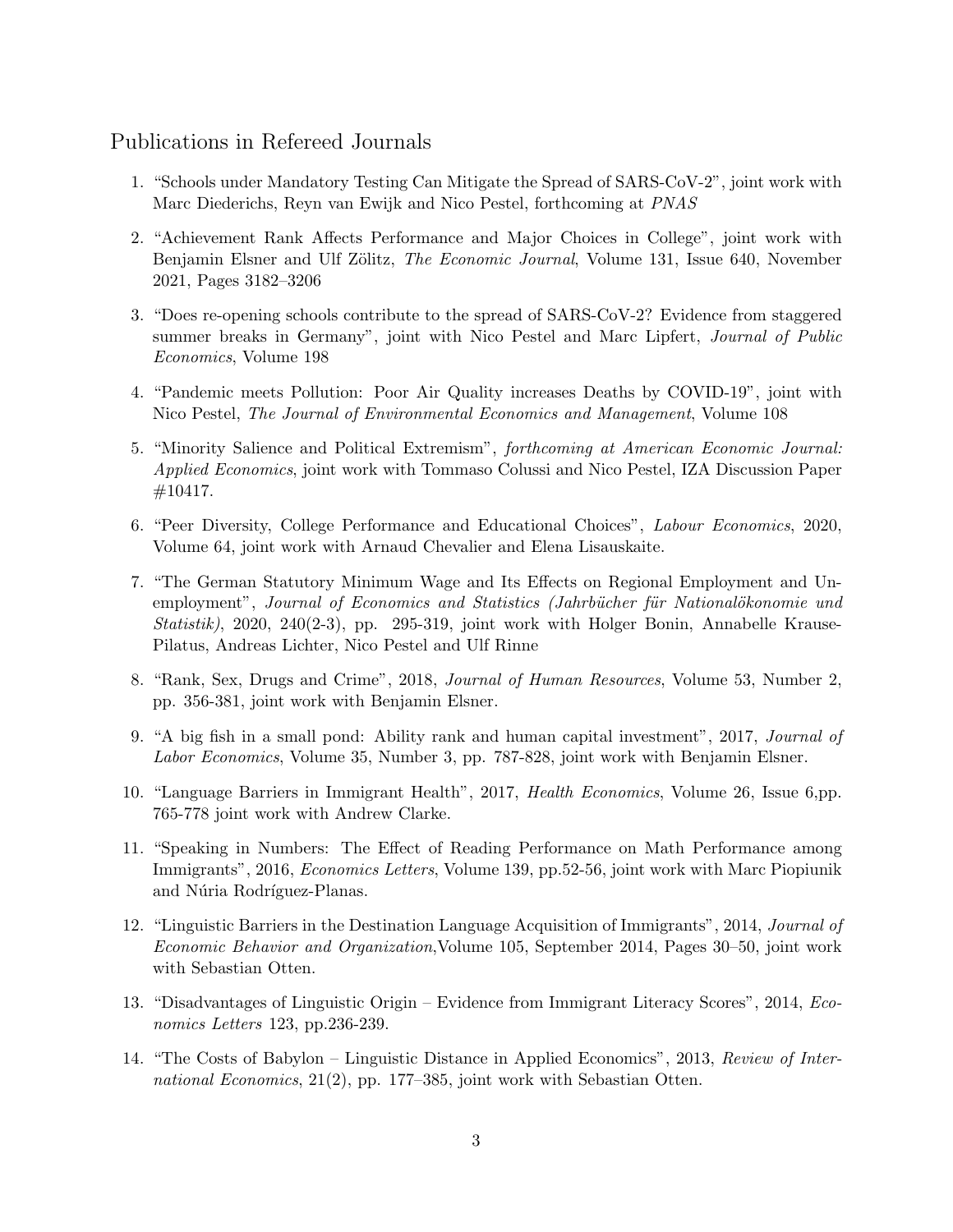15. "Returns to Foreign Language Skills of Immigrants in Spain", 2013, LABOUR, 27(4), pp. 351–461.

#### Working Papers

- 1. "Profit Taxation, R&D Spending, and Innovation", joint work with Andreas Lichter, Max Löffler, Thu-Van Nguyen, Felix Pöge and Sebastian Siegloch, IZA Discussion Paper No. 14830
- 2. "The Value of a Peer", joint with Ulf Zölitz, University of Zurich, Department of Economics, Working Paper No. 342
- 3. "Language Skill Returns in the U.S. Labor Market", 2012, joint work with Mathias Sinning, Ruhr Economic Papers.
- 4. "Linguistic Distance and the Language Fluency of Immigrants", 2011, joint work with Sebastian Otten, Ruhr Economic Papers.
- 5. "Risky Business. The Role of Individual Risk Attitudes in Occupational Choice", 2010, Ruhr Economic Papers.

### Non-Refereed and Policy Publications

- 1. "Auswirkungen des gesetzlichen Mindestlohns auf Beschäftigung, Arbeitszeit und Arbeitslosigkeit", joint work with Holger Bonin, Annabelle Krause-Pilatus, Andreas Lichter, Nico Pestel, Ulf Rinne, et al., Studie im Auftrag der Mindestlohnkommission, Bonn 2018, IZA Research Report No. 83.
- 2. "Early Identification of College Dropouts Using Machine-Learning: Conceptual Considerations and an Empirical Example", joint with Tobias Raabe, IZA Research Report No. 89, 2019
- 3. "Gender Differences in Student Dropout in STEM", joint with Pamela Qendrai, IZA Research Report No. 87, 2019.
- 4. "Ursachen des Studienabbruchs eine Analyse des Nationalen Bildungspanels", joint with Florian Wozny, IZA Research Report No. 82, 2018.
- 5. "Wandel der Beschäftigung: Polarisierungstendenzen auf dem deutschen Arbeitsmarkt", joint with Werner Eichhorst, Patrick Arni, Florian Buhlmann, and Verena Tobsch, IZA Research Report 68, 2015.
- 6. "Language and labor market success", International Encyclopedia of the Social  $\mathcal B$  Behavioral Sciences, 2nd edition, 2015, pp. 260-265.
- 7. "What drives the language proficiency of immigrants?", IZA World of Labor, 2015.

### Grants and Third-Party-Funded Projects

1. Projekt Qualitätsstandard, JOBLINGE/Teach First Deutschland, scientific monitoring, PI, 2021-2022, Volume:  $35.000 \in$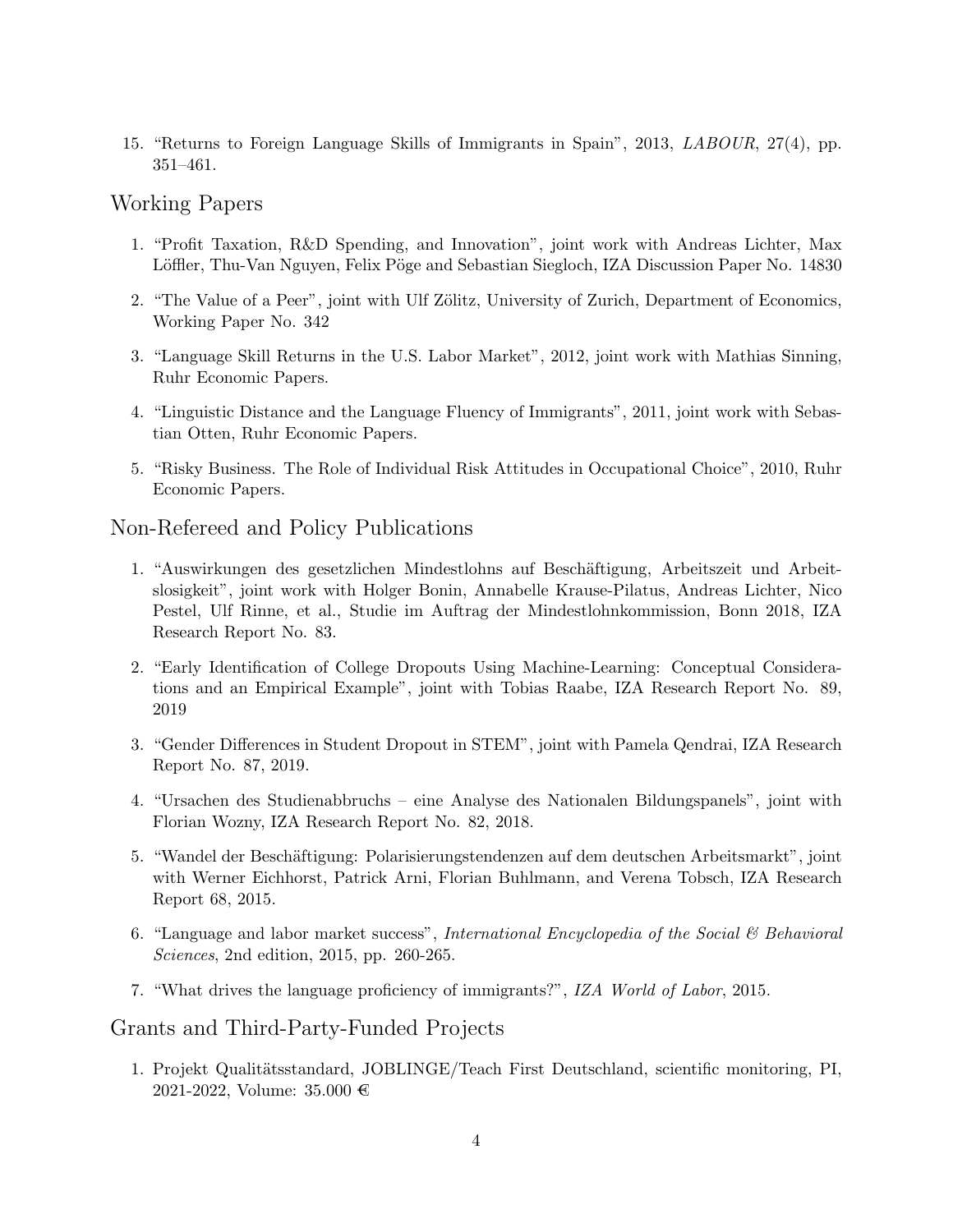- 2.  $4^{th}$  round evaluation of the German Minimum wage: employment dynamics and wage structure, funded by the German Minimum Wage Commission, PI, 2021. Volume: 125.000  $\in$
- 3.  $3^{\text{rd}}$  round evaluation of the German Minimum wage: effects on wages and hours, funded by the German Minimum Wage Commission, Co-PI, 2019. Volume (IZA):  $\in$  44.000  $\in$
- 4. PIRanHa Identification of student dropouts, funded by the German Ministry of Education and Research (BMBF), PI, 2017-2018. Volume: 380.000  $\in$

Presentations at Conferences / Seminars

| 2021 | ifo Center of the Economics of Education (online)<br>U Magdeburg (online)<br>U Passau                                                                                                                                                                                                                         |
|------|---------------------------------------------------------------------------------------------------------------------------------------------------------------------------------------------------------------------------------------------------------------------------------------------------------------|
| 2021 | IIPF (online)<br>ESPE (online)<br>FBK-IRVAPP Trento (online)<br>UCL (online)<br>University of Cologne (online)                                                                                                                                                                                                |
| 2020 | Verein für Socialpolitik (Online)<br>ICED 3rd Applied Economics Conference, Moscow (Online)<br>IZA/SOLE Transatlantic Meeting (Online)<br>CEMFI, Madrid (Webinar during Corona Lockdown)                                                                                                                      |
| 2019 | U Padova, Italy<br>U Cattolica Milano, Italy<br>NBER Education Meeting, Stanford<br>U Frankfurt, Germany<br>IWAEE, Catanzaro, Italy<br>EALE, Uppsala, Sweden<br>4th IZA Workshop on the Economics of Education, Bonn, Germany<br>DICE, Duesseldorf, Germany<br>U Mainz, Germany<br>CPB, Den Haag, Netherlands |
| 2018 | U Maastricht, Netherlands<br>Collegio Carlo Alberto, Turin, Italy<br>U Bristol, UK<br>ZEW, Mannheim, Germany<br>EEA, Cologne, Germany<br>Workshop on the Economics of Education, Royal Holloway, London<br>U Wuppertal, Seminar                                                                               |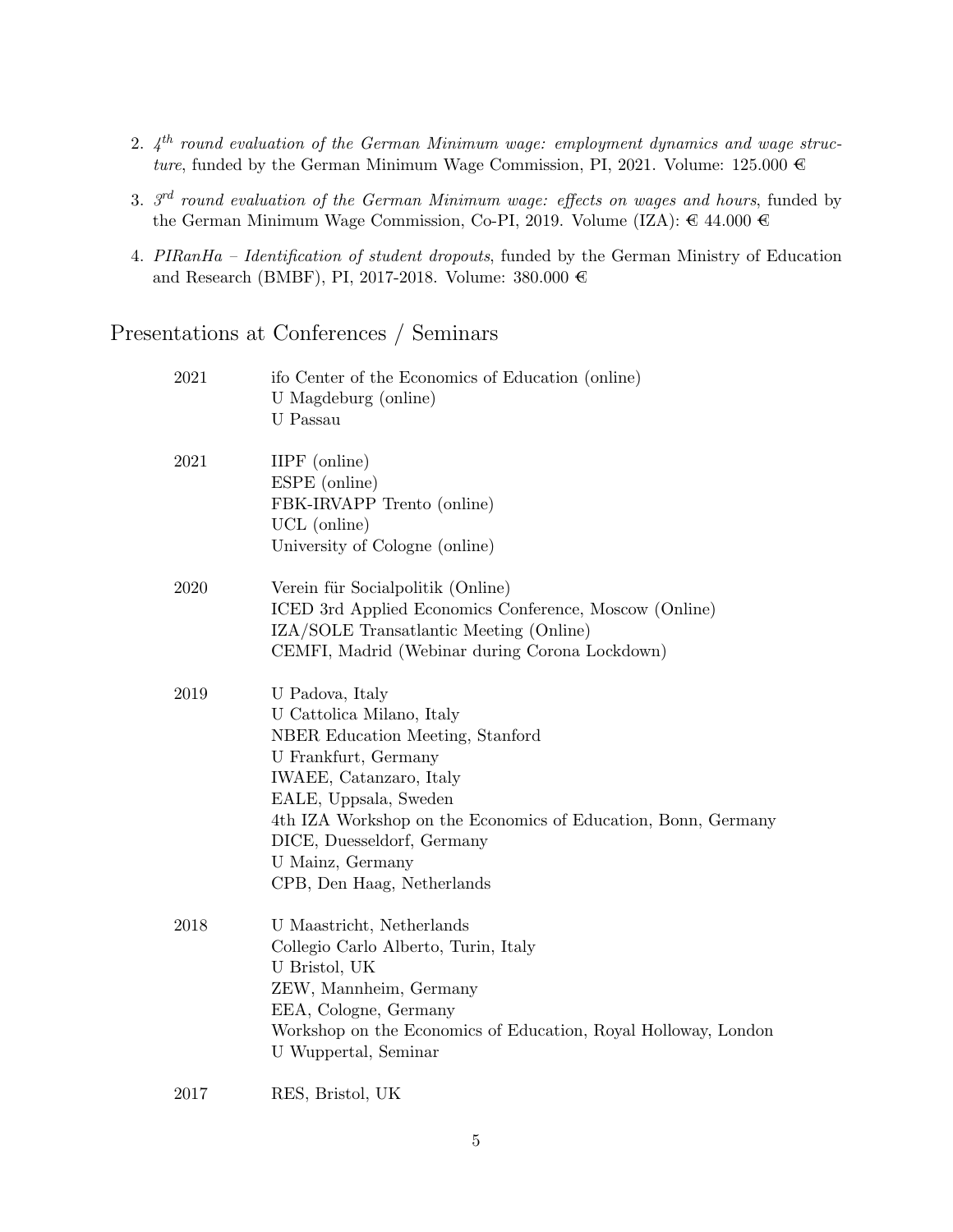|      | ESPE, Glasgow, UK<br>EALE, St. Gallen<br>University of Leicester, UK                                                                                                                                                                                                                                                            |
|------|---------------------------------------------------------------------------------------------------------------------------------------------------------------------------------------------------------------------------------------------------------------------------------------------------------------------------------|
| 2016 | EALE, Ghent, Belgium                                                                                                                                                                                                                                                                                                            |
| 2015 | University of Southern Denmark, Odense<br>Aarhus University<br>Copenhagen Education Network<br>EEA Annual Congress, Mannheim<br>SOLE Annual Meetings, Montreal, Canada<br>RWI, Essen<br>Jena University                                                                                                                         |
| 2014 | Heidelberg University<br>ESPE Annual Conference, Braga, Portugal<br>SOEP Conference, Berlin<br>RWI Research Network Conference, Berlin                                                                                                                                                                                          |
| 2013 | IZA Brownbag, Bonn, Germany<br>EALE Annual Conference, Torino, Italy<br>IZA Annual Migration Meeting, Jerusalem, Israel<br>SOLE Annual Meetings, Boston, USA<br>NORFACE Migration, London, United Kingdom<br>RGS Annual Conference, Bochum, Germany<br>IZA Brownbag Seminar, Bonn, Germany                                      |
| 2012 | OECD/CEPII Conference on Immigration, Paris, France<br>Symposium "Migration and Language", Princeton University, USA<br>IOS/APB Summer Academy, Tutzing, Germany<br>ESPE Annual Conference, Bern, Switzerland<br>SOEP Young Scholars Symposium, Delmenhorst, Germany<br>Melbourne Institute, University of Melbourne, Australia |
| 2011 | RURS Research Day, Bochum, Germany<br>EALE Annual Conference, Paphos, Cyprus<br>EEA Annual Congress, Oslo, Norway<br>DIW/SOEP, Berlin, Germany                                                                                                                                                                                  |
| 2010 | ESPE Annual Conference, Essen, Germany<br>SOEP Young Scholars Symposium, Delmenhorst, Germany<br>RGS Annual Conference, Bochum, Germany<br>Seminar: University of Bochum, Germany                                                                                                                                               |